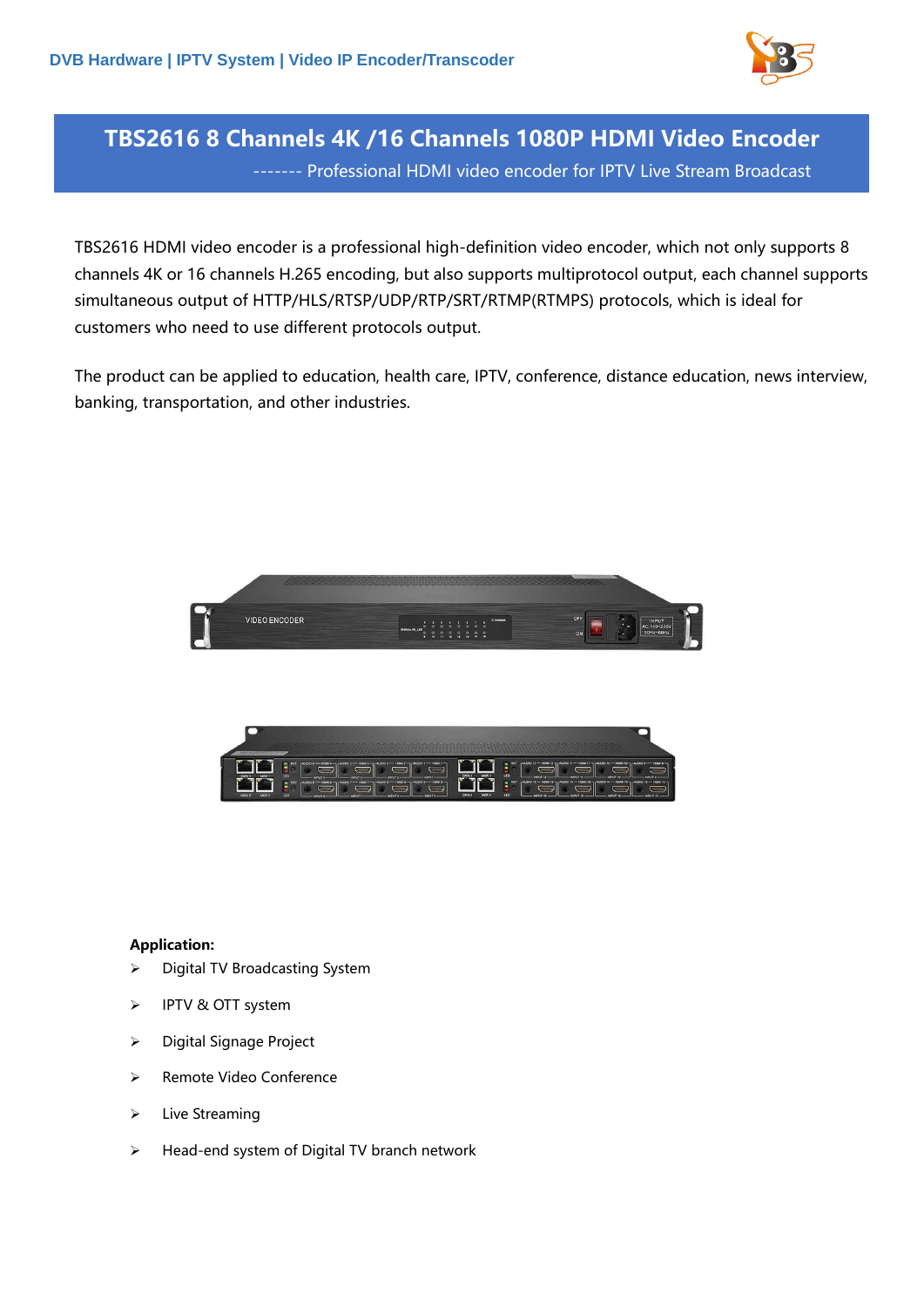

## **Key Features:**

- $\div$  3840x2160/1920x1080p/1920x1080i/1280x720p/720\*576i/720\*576p/640\*480i resolutions
- $\div$  Support H265 main profile; /H.264 baseline profile / main profile/ high profile
- $\Diamond$  Support multiple devices display on a computer at the same time

Supports dual ethernet ports 1000M/100M

- $\Diamond$  Support HTTP/HLS/RTSP/SRT/RTMP(RTMPS)/RTP&UDP unicast and multicast protocol. Support DHCP/, ONVIF protocol, support HD Blue-ray
- $\Diamond$  Support Main TS stream and the sub-TS stream use in different network protocols for transmission (multi-rate multi-protocol support)
- $\div$  Rate Control CBR / VBR 16KBIT / S ~ 12MBIT / S
- $\div$  Transmission: TCP, UDP, 1000M (RJ45 Ethernet port duplex)
- $\Diamond$  Support streaming add watermark (OSD), XY axis, the font can be set;
- $\Diamond$  Image settings: contrast ratio, brightness, tones, saturation, noise detection, sharpness, filtering
- $\Diamond$  Support build-in or external methods, support left and right sound channel, Support audio gain, be able to turn volume individually
- $\Diamond$  Support coding without video signal;
- $\Diamond$  Complete the setting effect immediately, don't need to restart
- $\Diamond$  Support one-key recovery of the default configuration
- $\diamond$  Support set-top box decoder
- $\Diamond$  Low power consumption design

## **Specifications:**

| Model        | TBS2616                                                    |                                                                                                                                   |
|--------------|------------------------------------------------------------|-----------------------------------------------------------------------------------------------------------------------------------|
|              |                                                            |                                                                                                                                   |
| Input        | 16 xHDMI input, 16 Channel line in audio                   |                                                                                                                                   |
| Output       | (management port), 4xRJ45 1Gbps (data port)<br>4xRJ45 100M |                                                                                                                                   |
| <b>Video</b> | Input resolution                                           | 3840x2160p 30hz,1920x1080p 60hz,1920x1080p 50hz,1920x1080i 60hz,<br>1920x1080i 50hz, 720p, 720x576i, 720x576p, 640x480i, and ect. |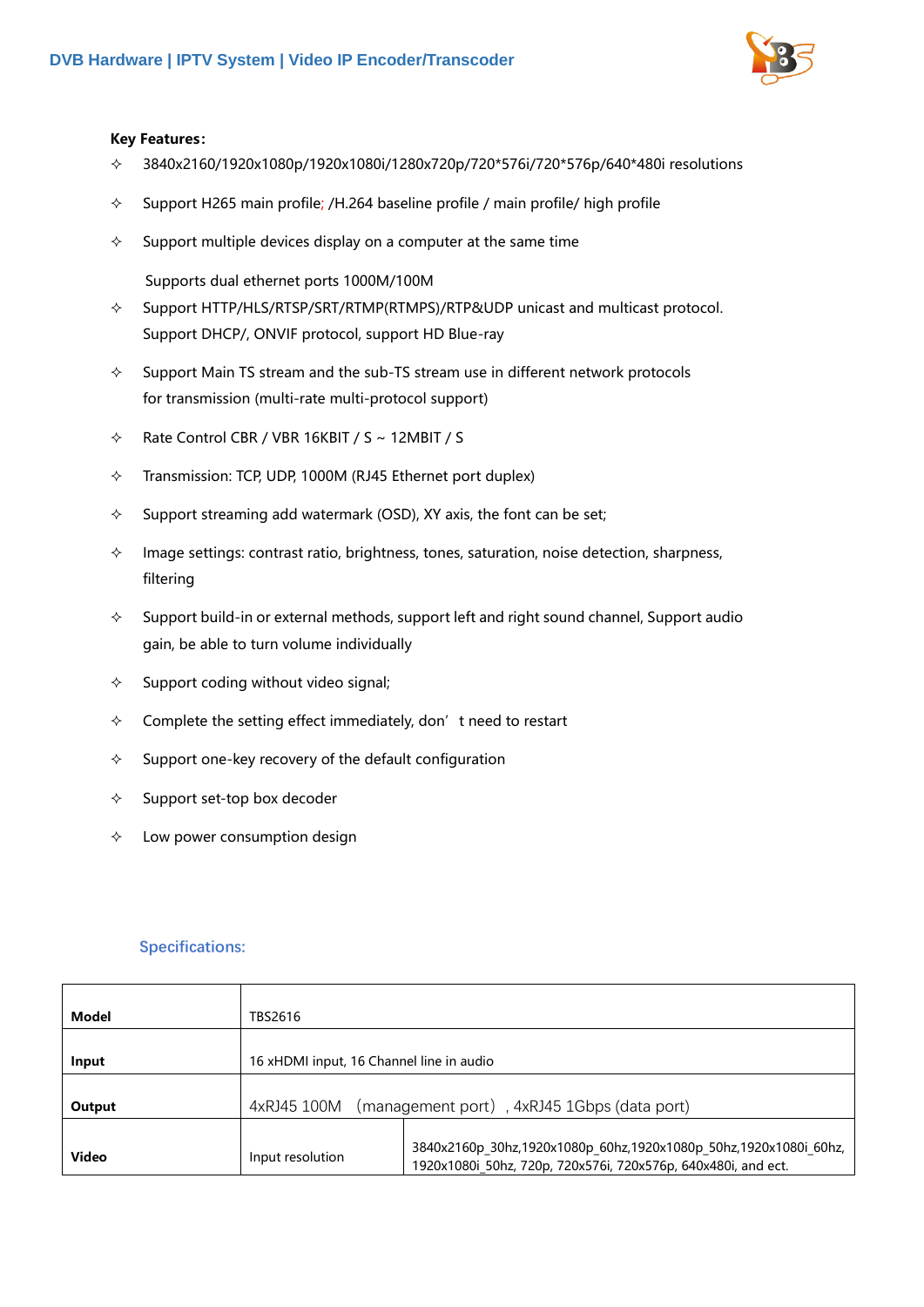

|               | Codec                       | H.265 / H.264                                                                                                              |
|---------------|-----------------------------|----------------------------------------------------------------------------------------------------------------------------|
|               |                             | H.265 Main profile                                                                                                         |
|               | Profile                     | H.264 Baseline profile                                                                                                     |
|               |                             | H.264 Main profile                                                                                                         |
|               |                             | H.264 High profile                                                                                                         |
|               | Encoded size                | 3840x2160,1920x1080,1680x1056,1280x720,1024x576,960x540, 850x480,<br>720x576, 720x540, 720x480, 640x480, 640x320, and ect. |
|               | aspect ratio                | 16:9, 4:3                                                                                                                  |
|               | Color setting               | Brightness, Contrast, Saturation                                                                                           |
|               | Bitrate control             | CBR, VBR                                                                                                                   |
|               | Bite rate                   | 16Kbps~12Mbps                                                                                                              |
|               | Video frame rate            | 5- 60 fps (1080p and low: 5~60fps; 4k: maximum is 30fps)                                                                   |
|               | <b>OSD</b>                  | Text, Image                                                                                                                |
|               | Input selection             | HDMI embedded: 4 channel HDMI embedded audio                                                                               |
|               |                             | Line in: 4 channel 3.5mm Jack                                                                                              |
| <b>Audio</b>  |                             | independent audio support audio gain                                                                                       |
|               | Audio coding                | AAC(LC/HE), MP3, G.711                                                                                                     |
|               | Audio bit rate              | 24Kb/s~320Kb/s                                                                                                             |
|               | Protocols                   | HTTP, HLS, RTSP, RTMP/RTMPS, RTP/UDP unicast & multicast, SRT (Caller<br>mode, Listener mode), Onvif                       |
|               | Configuration<br>management | Web User interface, remote upgrade, multi-one management platform                                                          |
|               | power consumption           | 50 <sub>w</sub>                                                                                                            |
| <b>System</b> | Size                        | 1U                                                                                                                         |
|               | Operating temperature       | $-20^{\circ}$ C+ 60 $^{\circ}$ C                                                                                           |
|               | Working humidity            | Non-condensing<br>$< 90\%$ ,                                                                                               |
|               | Weight                      | 8KG                                                                                                                        |